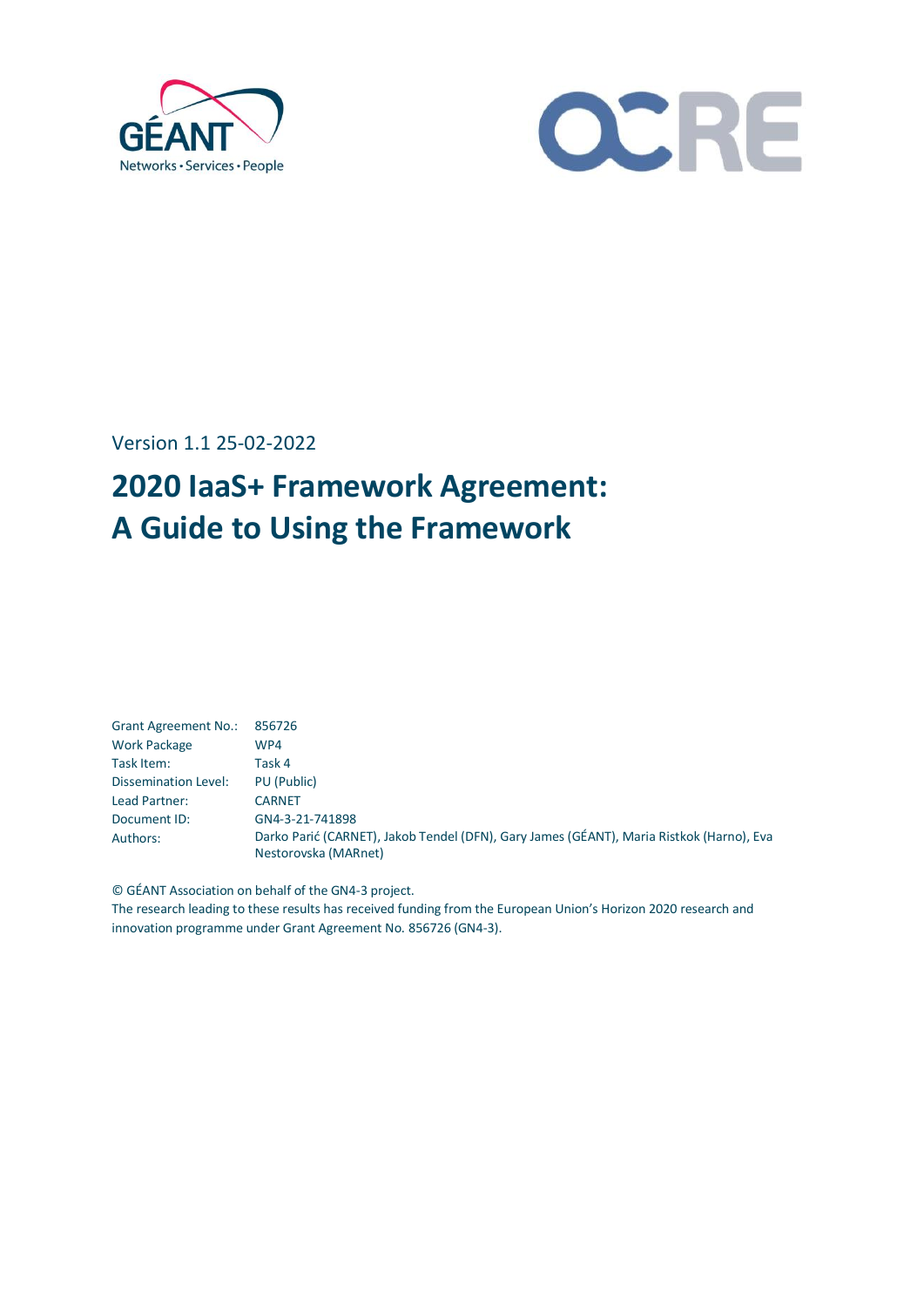



## **Contents**

| $\mathbf{1}$   | Introduction                     |                                     | 1  |
|----------------|----------------------------------|-------------------------------------|----|
| $\overline{2}$ | 2020 laaS+ Framework Agreement   |                                     | 1  |
| 3              | <b>Benefits of the Framework</b> |                                     | 2  |
| 4              | <b>Getting Started</b>           |                                     | 4  |
|                | 4.1                              | <b>Role of NRENs</b>                | 4  |
|                | 4.2                              | Assessing National Legal Compliance | 7  |
|                | 4.3                              | <b>Assessing Cost Recovery</b>      | 7  |
|                | 4.4                              | Adoption and Service Delivery       | 8  |
|                | 4.5                              | Promotion                           | 12 |
| 5              |                                  | <b>GÉANT Support</b>                | 13 |
| References     |                                  |                                     | 15 |
|                | Glossary                         |                                     | 15 |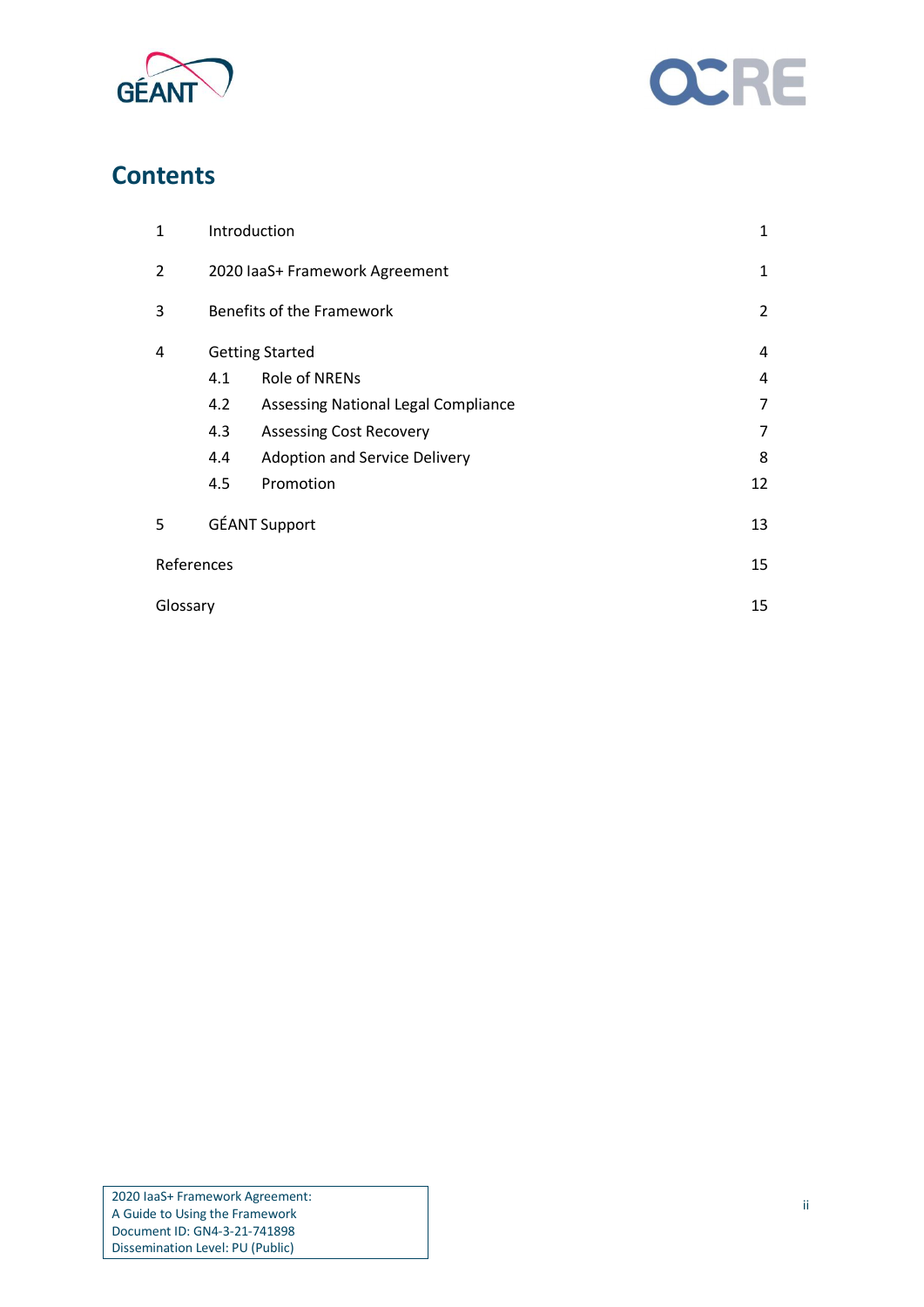



## <span id="page-2-0"></span>**<sup>1</sup> Introduction**

In 2016 GÉANT led on a fully EU-rules-compliant tender process to seek commercial providers of cloud services on behalf of the European research and education community, supported by its member National Research and Education Networks (NRENs). Since the introduction in 2016, the Infrastructure as a Service (IaaS) Frameworks have shown a significant growth in annual turnover.

Well before the end of the GÉANT IaaS Framework (December 2020), it was decided to do a follow-on procurement to build on this success and extend the scope of the original Framework by accommodating other cloud services such as Platform as a Service (PaaS) and Software as a Service (SaaS). The number of eligible participants was to be increased by including many more countries, and by making the resulting services also available to the European research community via bodies such as the European Open Science Cloud (EOSC).

The 2020 IaaS+ Framework Agreement is the outcome of the OCRE project [\[OCRE\]](#page-16-2), representing a consortium of partners which includes Trust-IT Services [\[Trust-IT\]](#page-16-3), the RHEA Group [\[RHEA\\_Group\]](#page-16-4), and GÉANT (on behalf of the European NRENs) [\[GÉANT\]](#page-16-5).

This document provides guidance on the use of the 2020 IaaS+ Framework Agreement. It explains the basics of how the Framework operates (Section [2\)](#page-2-1), outlines its benefits (Section [3\)](#page-3-0) and offers a stepby-step description of roles and how to adopt the Framework and start the provisioning of procured cloud services using one of three methods under the Framework (Section [4\)](#page-5-0). It concludes by summarising the GÉANT support available to NRENs (Section [5\)](#page-14-0).

The guide is primarily aimed at the Cloud Service Delivery Managers appointed by European NRENs and their member institutions. Section [4](#page-5-0) is intended to serve as guidance also for NRENs supporting their institutions in performing compliant call-offs.

# <span id="page-2-1"></span>**<sup>2</sup> 2020 IaaS+ Framework Agreement**

The 2020 IaaS+ Framework Agreement governs the relationship between GÉANT and the Suppliers (awarded Tenderers) in respect of the provision of services by the Suppliers to Customers (in this case, NRENs and their member institutions). A framework agreement is an "umbrella agreement" that sets out the terms (particularly relating to price, quality and quantity) under which parties named in the original tender (in this case, NRENs and their member institutions) can acquire and provide services to their community (end organisations) by individual call-off contracts throughout the period of the agreement. Individual contracts can be established by:

- Direct call-off (also known as direct award).
- Desktop evaluation (also known as desktop mini-competition).
- Mini-competition (also known as regular mini-competition).

The 2020 IaaS+ Framework Agreement sets out the procedure for ordering services, the main terms and conditions for the provision of the services, and the obligations of the Suppliers under this Framework Agreement. Customers (NRENs and their member institutions) may, at their absolute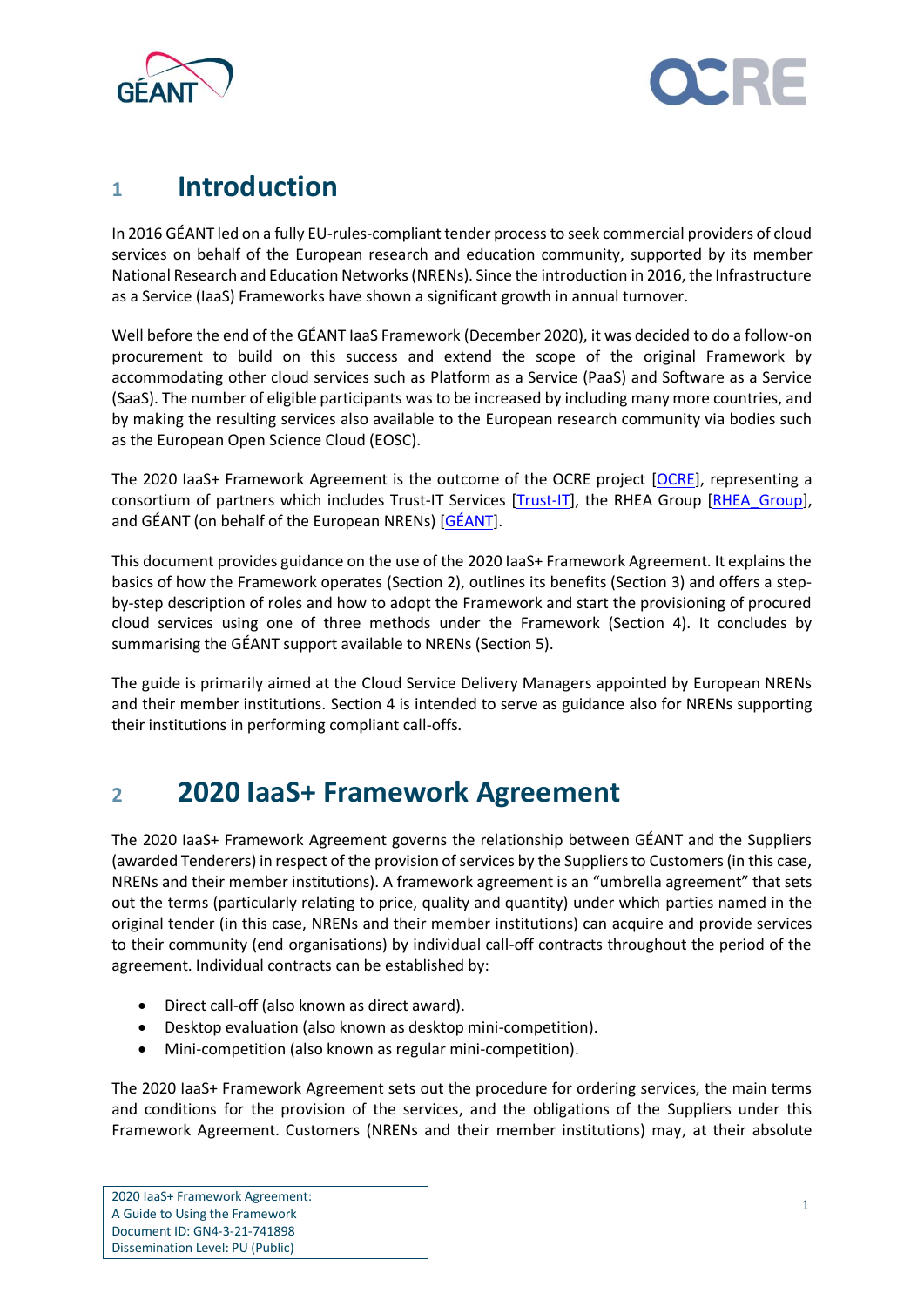



discretion and from time to time, order services from the Suppliers in accordance with the ordering procedure.

# <span id="page-3-0"></span>**<sup>3</sup> Benefits of the Framework**

Through the Framework Agreement, the European NRENs deliver a digital single market for the consumption of cloud services offerings (IaaS, PaaS and SaaS) from selected Suppliers by the European research and education (R&E) community. The collective tender outcomes ensure these services are available for all participating NRENs and their institutions. Specific benefits are described below.

#### **Collective expenditure and discounts**

Through the collective pan-European tender led by GÉANT, the European R&E institutions have a stronger negotiating position: they aggregate the purchasing power of over 10,000 institutions across Europe. This allows the participants to negotiate better legal and financial conditions, otherwise not possible for individual institutions or even countries.

The Suppliers submitted bids with various extra discounts, some as a percentage of current prices, some as a consumption-based discount with thresholds, and more. In addition, the fees normally charged for data egress from the cloud are waived.

#### **Saving time – no need for separate tenders**

The GÉANT cloud tender saves both institutions and Suppliers valuable time. Institutions do not need to run separate tenders themselves. Suppliers reach a large user base, through one tender and Framework Agreement.

#### **Legal benefits**

The GÉANT framework agreements contain standardised terms and conditions. While in some cases individual countries may have additional local legal or regulatory requirements, the GÉANT framework agreements save legal costs as well as time and effort for individual institutions.

GÉANT applied the EC Procurement Directive (2014/24/EU) [\[EC\\_2014/24/EU\]](#page-16-6), which enables crossborder procurement through a central purchasing body. This EC Directive ensures institutions can easily consume cloud solutions from the GÉANT Cloud Catalogue, via either a direct call-off, desktop evaluation or mini-competition.

The delivery model is as follows:

- GÉANT ran the tender and established framework agreements with providers.
- The Framework is split into 40 Lots (based on 40 participating countries) and agreements were awarded to Suppliers on a basis of one supplier per platform. NRENs and their connected institutions can choose the services that best fit their needs and the needs of their users.
- NRENs make these frameworks available in their respective country (and in some cases may add national legislative elements).
- Institutions consume without the need to run a tender themselves.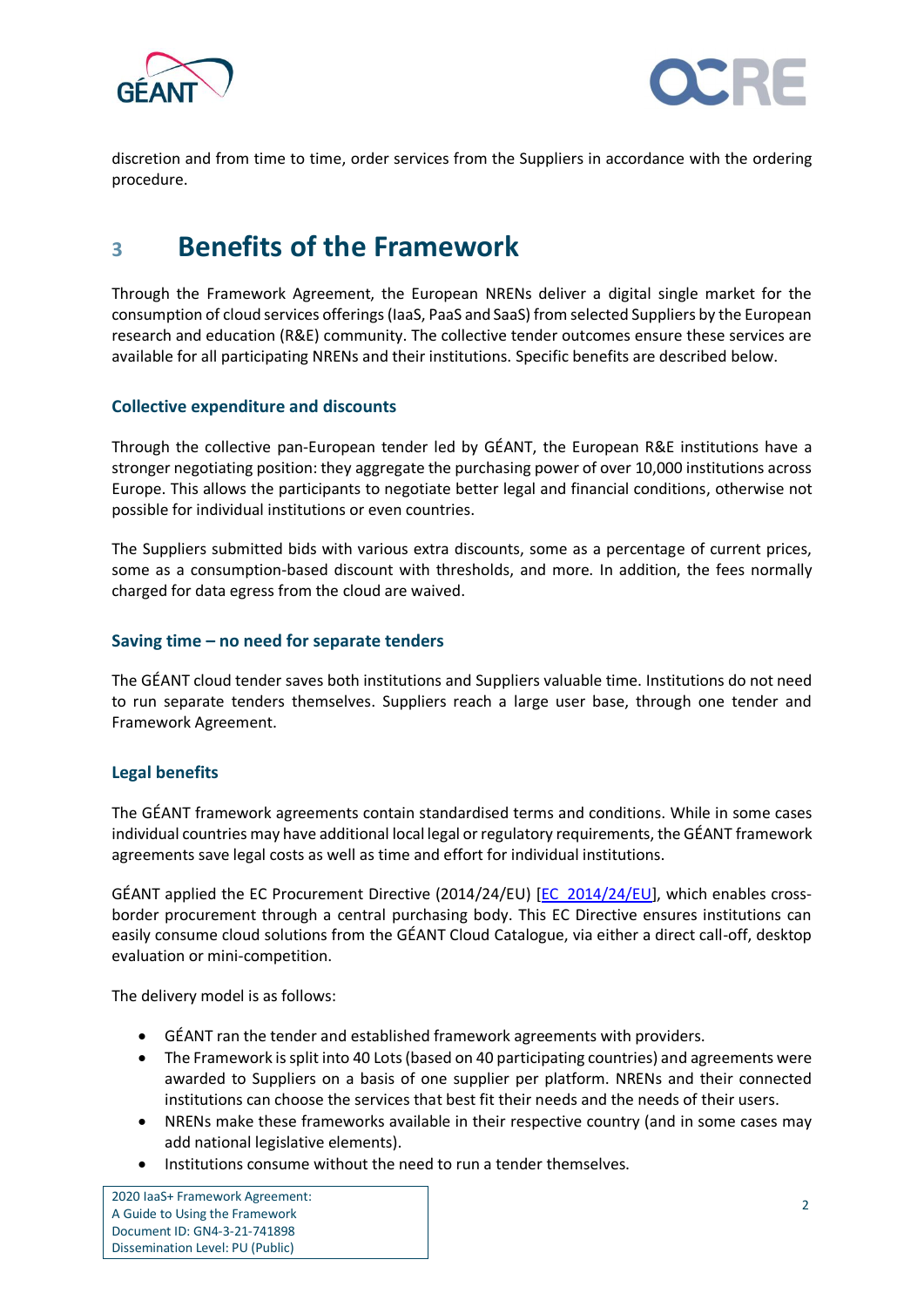



#### **Federated login and AAI services**

The GÉANT identity management infrastructure significantly reduces the costs, complexity and security risks of the online services and the data is handled safely.

More specifically, single sign-on (SSO), federated login and authentication and authorisation infrastructure (AAI) services enable fast and easy access to various online services in R&E institutions and provide assurance to economic operators. The IaaS services offered by Suppliers are compatible with the GÉANT community's identity management capabilities as SSO, the federated authentication mechanism feature that uses existing institution-based ID, matches the needs of R&E institutions. SSO offers access management to institutions, accelerating the adoption of cloud services and reducing the complexity of creating and supporting multiple sets of IDs. Only one username and password need to be remembered for accessing the wide variety of e-services provided.

#### **SAML, the key enabler for the exchange**

Security Assertion Markup Language (SAML), being the standard within the sector worldwide, adds an additional security layer for the data-sensitive users. GÉANT and the NRENs provide authentication services based on the SAML2 protocol, which is the key enabler for the exchange of identity attributes in a trust relationship between an identity provider (IdP) and a service provider (SP). Using SAML2 on its own requires configuration on a per-institution basis for each service and therefore does not scale. SAML2 was a mandatory requirement in the tender and must be provided by all eligible Suppliers.

OpenID Connect is an equally admissible technology for SSO under OCRE.

#### **eduGAIN infrastructure – no need for individual configuration**

Some IaaS services will support authentication provided by eduGAIN, which is the pan-European standard and SAML-based authentication and authorisation infrastructure for single sign-on/off. eduGAIN provides access to online services that students, researchers and educators need and gives NRENs and service providers access to a large pool of users internationally, allowing users to access the resources of institutions or commercial cloud services using their one trusted identity. Participation in the eduGAIN federation provides access to an authentication service for all participating vendors and institutions without the need for individual configuration and lets users access online services with their trusted institutional account.

#### **Network connections**

The cloud services Suppliers will not charge for data traffic costs. Some Suppliers will apply a fair use policy. The Suppliers are required by GÉANT to connect their cloud infrastructure to the GÉANT and/or NRENs' networks.

#### **High-capacity, low-latency network and direct peering**

With an extensive GÉANT backbone, the national NREN network capabilities provide secure, highcapacity and low-latency network access to over 10,000 institutions across Europe. Direct peering between the NRENs, institutions and Suppliers helps to offer services without data-transport-related costs.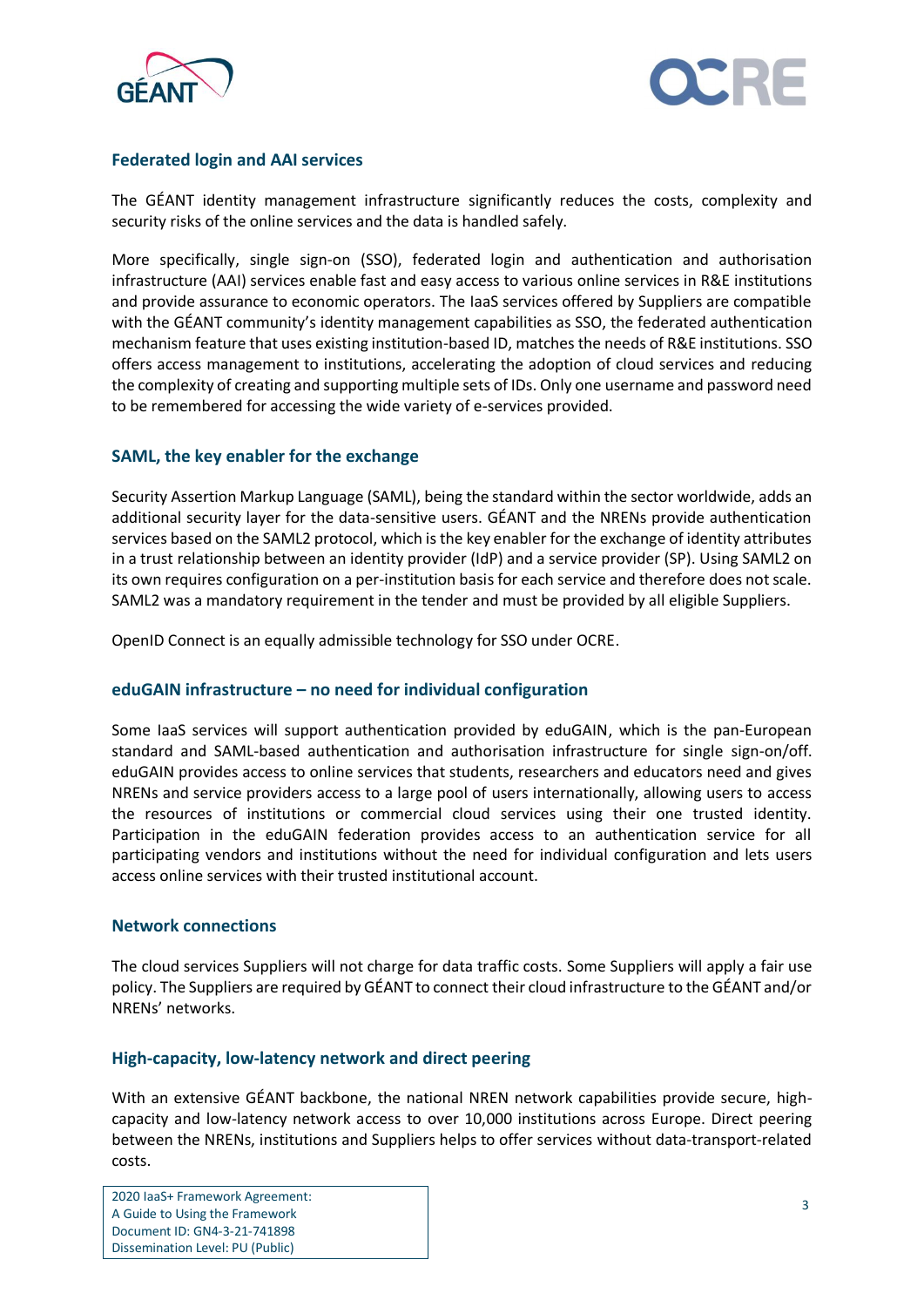



## <span id="page-5-0"></span>**<sup>4</sup> Getting Started**

This section presents the different steps an NREN must follow to deliver cloud services to its institutions, including the procedures for each of the three award methods by which Customers establish contracts under the Framework in order to use specific services from a Supplier.

The steps are summarised in the workflow in [Figure 4.1:](#page-5-2)



<span id="page-5-2"></span>Figure 4.1: NREN service delivery workflow

Each step is discussed in more detail below.

### <span id="page-5-1"></span>**4.1 Role of NRENs**

NRENs have already selected which role to take in the 2020 IaaS+ Framework Agreement: either Referrer or Underwriter. A description of each role and its implications for the NREN's member institutions is provided i[n Table 4.1:](#page-6-0)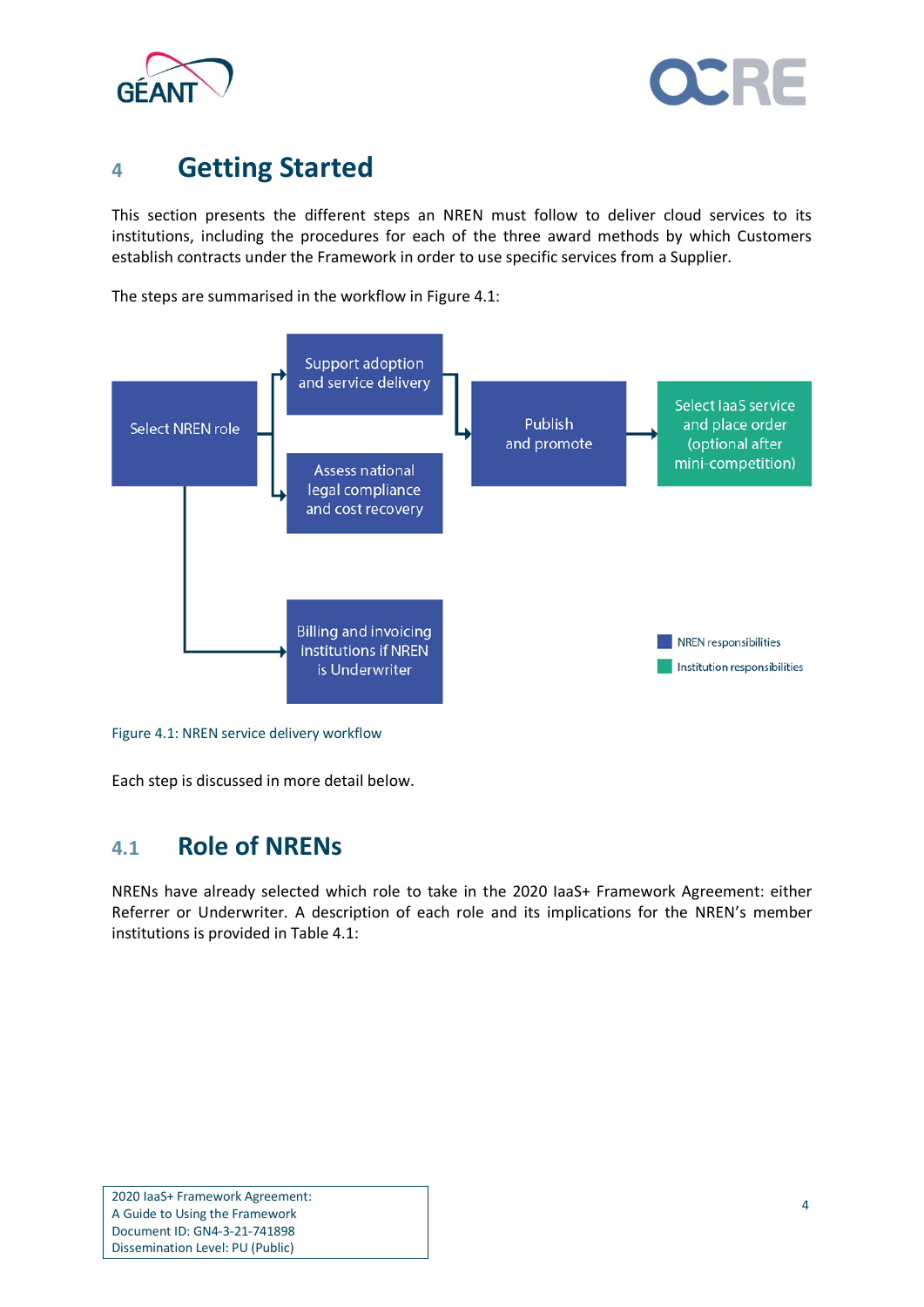



| <b>NREN Role</b> | <b>Description of the Role</b>                                                                                                                                                                                                                                                                                                                                                                                                                                                                                                                                                                                                                                                                                                                                                                                                                                                                                | <b>What Institutions Can Do</b>                                             |
|------------------|---------------------------------------------------------------------------------------------------------------------------------------------------------------------------------------------------------------------------------------------------------------------------------------------------------------------------------------------------------------------------------------------------------------------------------------------------------------------------------------------------------------------------------------------------------------------------------------------------------------------------------------------------------------------------------------------------------------------------------------------------------------------------------------------------------------------------------------------------------------------------------------------------------------|-----------------------------------------------------------------------------|
| Referrer         | Acts as intermediary by making the framework<br>$\bullet$<br>agreements available in its respective country and<br>facilitating connected institutions in purchasing from<br>Suppliers (direct delivery model).<br>Understands and consolidates the needs of the<br>$\bullet$<br>sector. Where appropriate, the NREN arranges<br>added-value contributions for their community, such<br>as improving terms and conditions with the vendor<br>by mini-competition and conducting appropriate<br>levels of due diligence to improve the value of the<br>product for the sector on a national level.<br>The vendor makes the improved proposition to the<br>$\bullet$<br>sector and the NREN is paid a referral fee.<br>The NREN does not sit in the contracting line.<br>$\bullet$<br>The NREN takes the Referrer income at a responsible<br>$\bullet$<br>level with benefits for both the sector and the NREN. | Directly acquire and use the<br>cloud services from the<br><b>Suppliers</b> |
| Underwriter      | Makes purchases from Suppliers (on behalf of its<br>$\bullet$<br>connected institutions) and distributes the acquired<br>resources across its community (institutions and end<br>users).<br>The NREN sits in the contracting line and is seen as<br>٠<br>the only call-off Customer towards the Supplier.<br>GÉANT may also act as a procurement advisor in<br>cases where an NREN asks GÉANT to fulfill this role.                                                                                                                                                                                                                                                                                                                                                                                                                                                                                           | Use the cloud services made<br>available through its NREN                   |

#### <span id="page-6-0"></span>Table 4.1: NREN roles in the Framework Agreement

Each NREN should make sure it understands the role it has selected in the Framework Agreement. The main criteria on which each NREN based its selection relate to its knowledge, experience and fields of expertise, and are presented in [Figure 4.2](#page-7-0) below: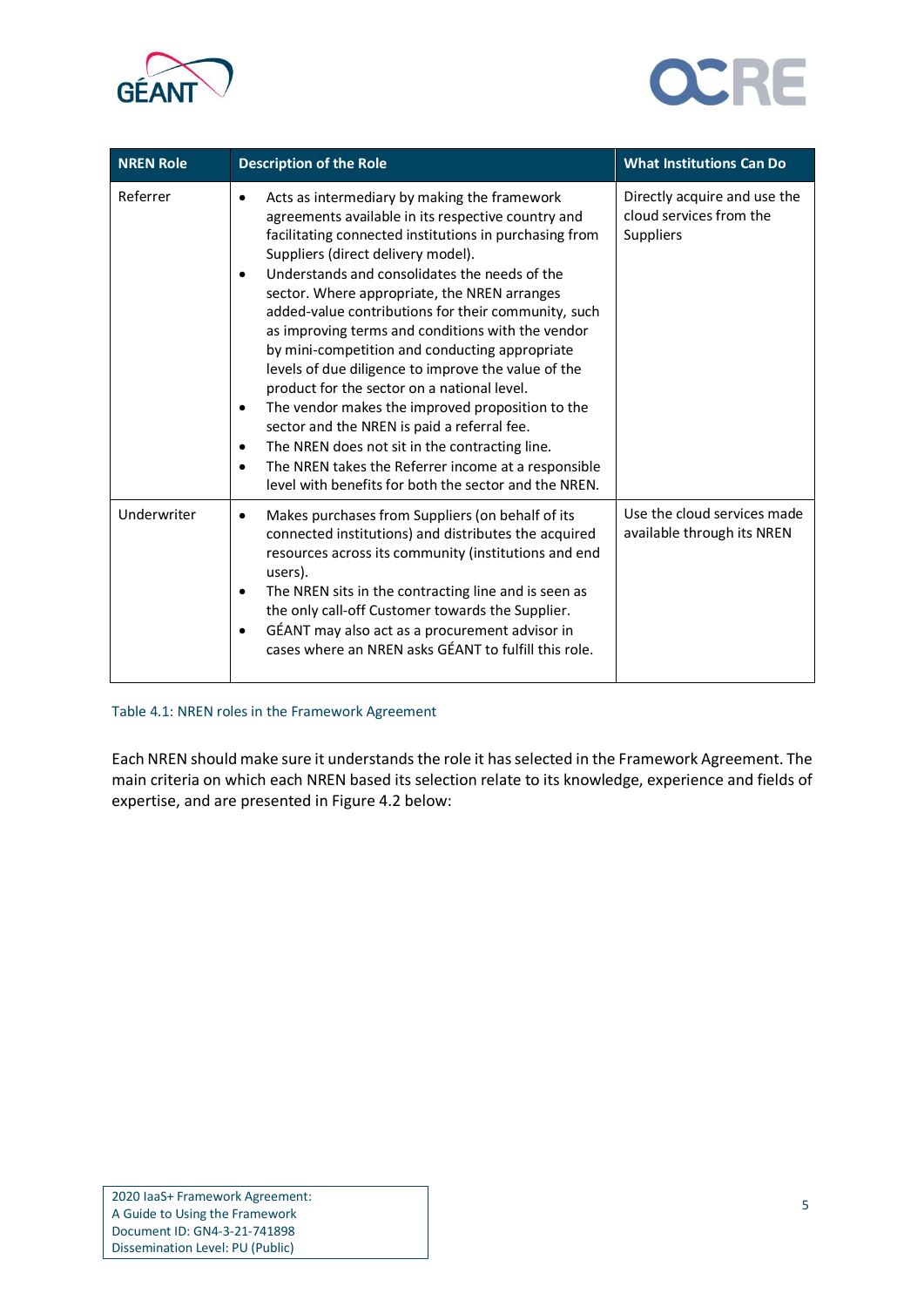



### NREN fields of expertise in the Framework



<span id="page-7-0"></span>Figure 4.2: NREN fields of expertise on which role selection was based

As a Referrer, the NREN becomes the central gateway for the best deals, including commercial services. The Framework enables NRENs as a community to shape the commercial cloud market with AAI federation requirements, aggregation, pricing and peering. Central procurement delivers better economies of scale.

As an Underwriter, the NREN takes responsibility and unburdens its customer institutions by taking care of their infrastructure services. This reduces costs and ensures competitive pricing, and provides the institution with IT expertise and support.

### **4.1.1 Nominating the Contacts**

Each NREN will nominate the following cloud contacts:

• Cloud Service Delivery Manager who is responsible for the overall communication between the NREN and GÉANT and who coordinates national activities, legal matters regarding minicompetitions and call-offs, as well as marketing to the institutions.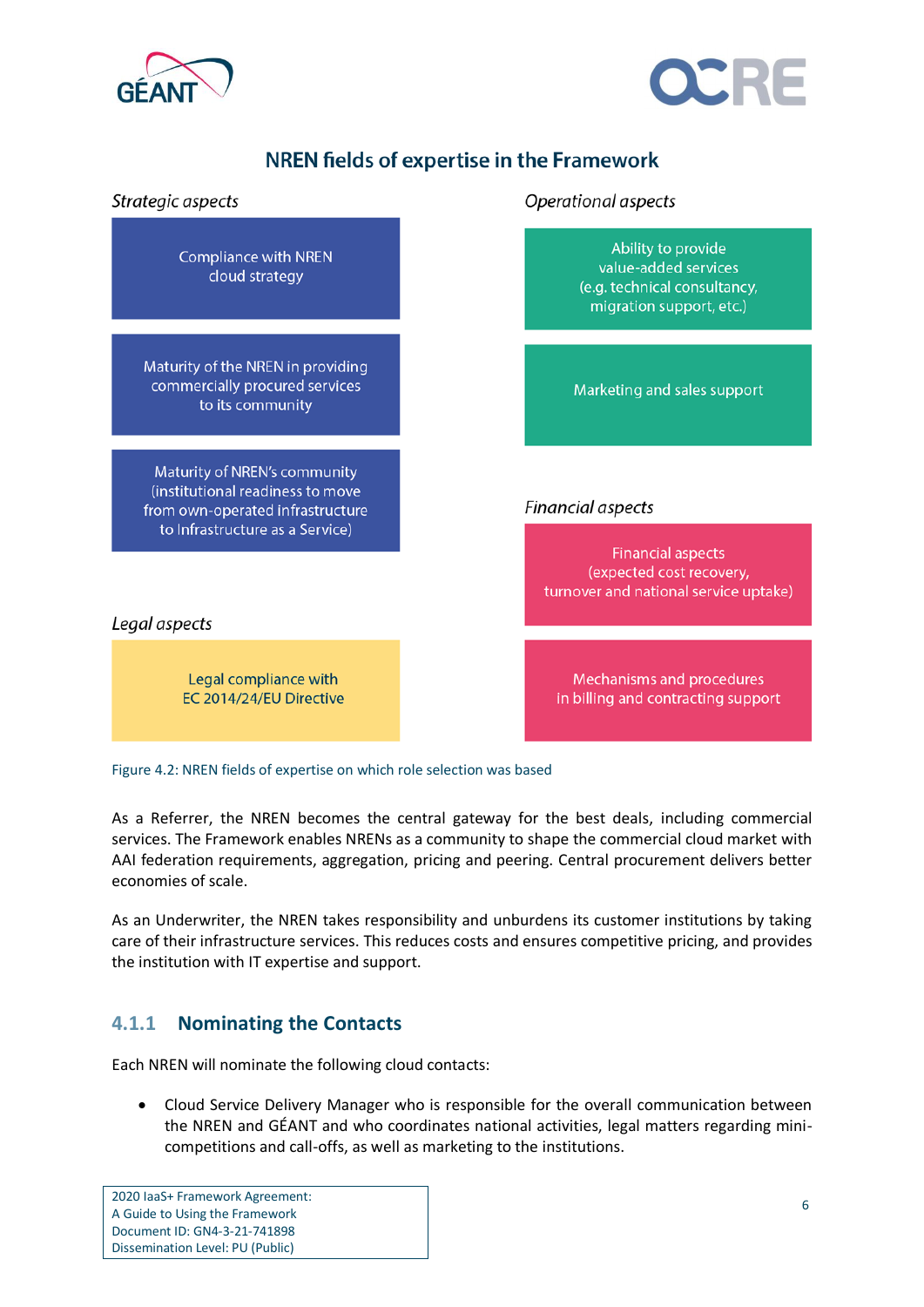



• In addition, if delegated by the primary contact, the NREN can have a marketing contact or a legal contact for procurement matters.

## <span id="page-8-0"></span>**4.2 Assessing National Legal Compliance**

The NREN should check that its usage of the Framework complies with EU and local laws, noting the following points:

- The tender has been let under the procurement legislation of The Netherlands, the Framework Agreement has been drafted under Irish law, and the call-off contract falls under the local law and jurisdiction of the signing institution.
- EU and EEA countries:
	- $\circ$  If Directive 2014/24/EU on public procurement is properly adopted, NRENs who are normally subject to public procurement must be free to use centralised purchasing activities offered by bodies from other EU countries (in this instance, GÉANT). [\[EC\\_2014/24/EU\]](#page-16-6) shows who has implemented this in their national legislation and copies of such.
	- $\circ$  If Directive 2014/24/EU on public procurement is not properly adopted, NRENs can use the centralised purchasing activities of GÉANT by invoking direct application of the Directive.
- Non-EU countries:
	- Some states in the pre-accession or accession process undertook to implement EU directives. NRENs should check their laws and local procurement regulations.

### <span id="page-8-1"></span>**4.3 Assessing Cost Recovery**

Each Supplier will be notified about the chosen role of each NREN in their region by the GÉANT Contract Management Team.

#### **Referrer role**

NRENs will need to decide at the commencement of the Framework if they wish to apply cost recovery and the agreed rate up to a maximum of 5%. They will need to confirm this once every year to the GÉANT Contract Management Team.

NRENs will need to invoice Suppliers for the cost recovery fee on a regular basis, based on the sales figures reported by the Suppliers in the management information returns submitted on a quarterly basis to the GÉANT Contract Management Team.

#### **Underwriter role**

NRENs will need to complete a call-off contract with the Suppliers in their Lot. They will need to consider whether they need to run a mini-competition to secure additional or modified terms and conditions.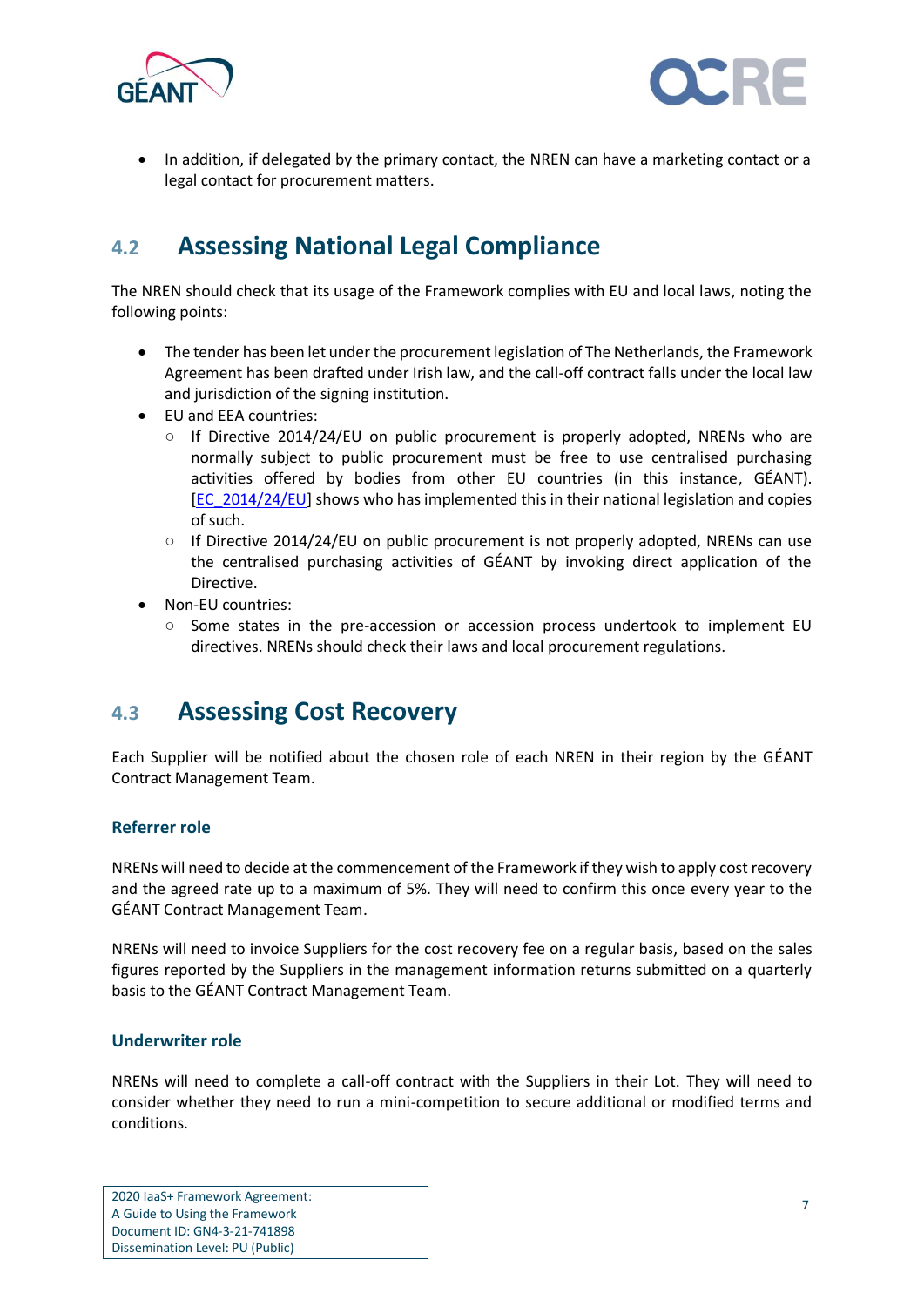



## <span id="page-9-0"></span>**4.4 Adoption and Service Delivery**

A Customer (i.e. NREN or institution) who is planning to sign a call-off contract must go through the award procedure to close the procurement activity and be compliant with public procurement law. Three methods for awarding are described in Tender Volume 2, Annex D (which will be made available to nominated NREN cloud representatives on the GÉANT intranet in the GÉANT Cloud Services document repository [\[GÉANT\\_Cloud\\_Svcs\\_Doc\\_Rep\]](#page-16-7)):

- Direct award (also known as direct call-off).
- Desktop mini-competition (also known as desktop evaluation).
- Regular mini-competition (also known as mini-competition).

Each method of buying services is described below.

### **4.4.1 Award Method 1: Direct Award**

For direct award to be the appropriate method, one of the following statements should hold true for the Customer NREN or institution:

- We have an existing cloud platform.
- The service we wish to buy is not available on any other platforms on the Framework.
- Switching to an entirely new platform is not economically feasible.
- The partner organisation in the use case has already standardised on one platform.
- The licensing arrangements around our existing platform mean that due to intellectual property rights we cannot switch to another provider.

If one of these or similarly clear statements holds true, then NRENs or institutions can use this method for buying specific cloud services.

To facilitate this option, the GÉANT Contract Management Team has developed an easy-to-use tool which will support Customers in excluding Suppliers who do not meet technical and licence criteria, responses to the tender Minimum Requirement 7 and other elements of the provider's service offering. The tool will be made available to NRENs.

Purchasing institutions are expected to take responsibility for documenting their specific decision and the reasons used, for reference purposes should the procurement be audited at any later time. Institutions will not be asked to publish this decision elsewhere.

### **4.4.2 Award Method 2: Desktop Mini-Competition**

#### **When to use this award method**

When a Customer's requirements can potentially be satisfied by multiple Suppliers, a direct award cannot be made. The Customer may then attempt to select the most advantageous Supplier to satisfy their requirements via a desktop mini-competition. In a desktop mini-competition, the Customer will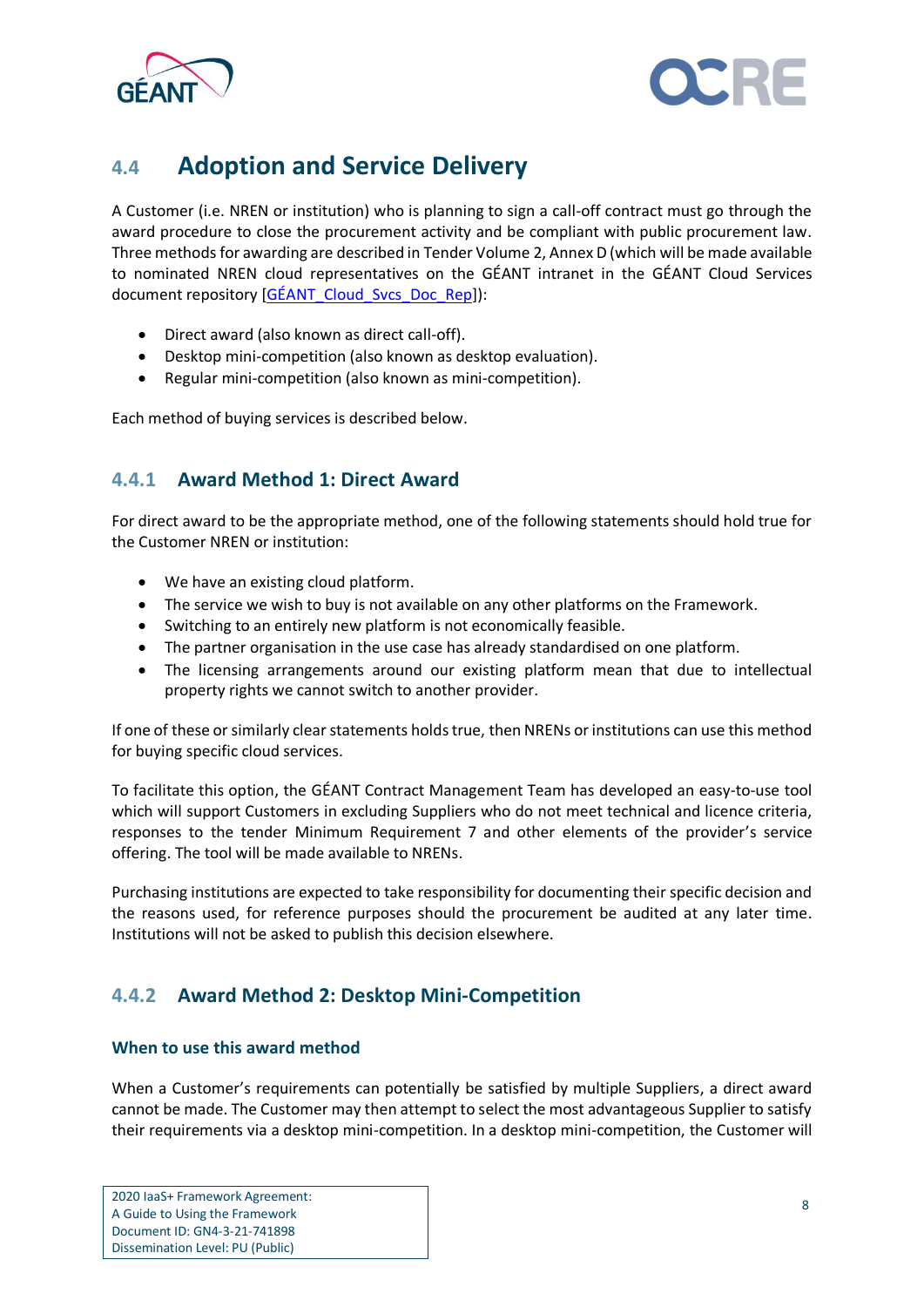



collect the required (price) information that is needed to make a Supplier selection through a selfservice exercise, requiring no or very limited additional active input from the Suppliers.

To facilitate this option, the GÉANT Contract Management Team has developed an easy-to-use tool which will enable Customers to conduct this process digitally.

The tool will enable Customers to evaluate Suppliers by reusing the scoring for most of the tender award criteria (ACs), recalculate the scoring of the price-related ACs using the exact instructions provided in this section, and optionally adjust the relative weighting of ACs to reflect their local requirements.

#### **How to use this award method**

To make an award decision using a desktop mini-competition, the Customer will use information contained in the Supplier's tender, GÉANT's scoring and information from the Supplier's online cost calculator. Suppliers are not contacted for further input.

The Customer **must**:

- Evaluate all Suppliers in its Lot.
	- Exception: if a Supplier is clearly unable to meet a specific requirement, this Supplier may be excluded (see direct award support tool for excluding Suppliers).
- Reuse GÉANT's scores against the offer of the Supplier for the following award criteria (ACs):
	- AC1 Service and Support
	- AC2 Marketing and Adoption Support
	- AC3 Exit Support
	- AC7 Sustainability
- Calculate new scores for the following ACs as per the instructions in this section:
	- AC4 Price. IaaS / PaaS / SaaS discount percentage applied to current prices.
	- AC6 Price. Additional Services.
- Use the standard call-off contract template without modifications.

The Customer **may**:

• Adjust the relative weight given to each award criterion (AC) within the range specified in the Allowed Weight Range column (see [Table 4.3\)](#page-12-0).

The Customer **must not**:

• Use *AC5 – Price. Further Available Discounts* for desktop mini-competitions.

The definition of all ACs can be found in Volume 2 of the tender documents (which will be made available to nominated NREN cloud representatives on the GÉANT intranet in the GÉANT Cloud Services document repository [\[GÉANT\\_Cloud\\_Svcs\\_Doc\\_Rep\]](#page-16-7)).

### **Calculating a Supplier's new score for AC4 – Price**

For a particular desktop mini-competition (DMC), the Customer calculates a Supplier's new score for *AC4 – Price* using the following formula: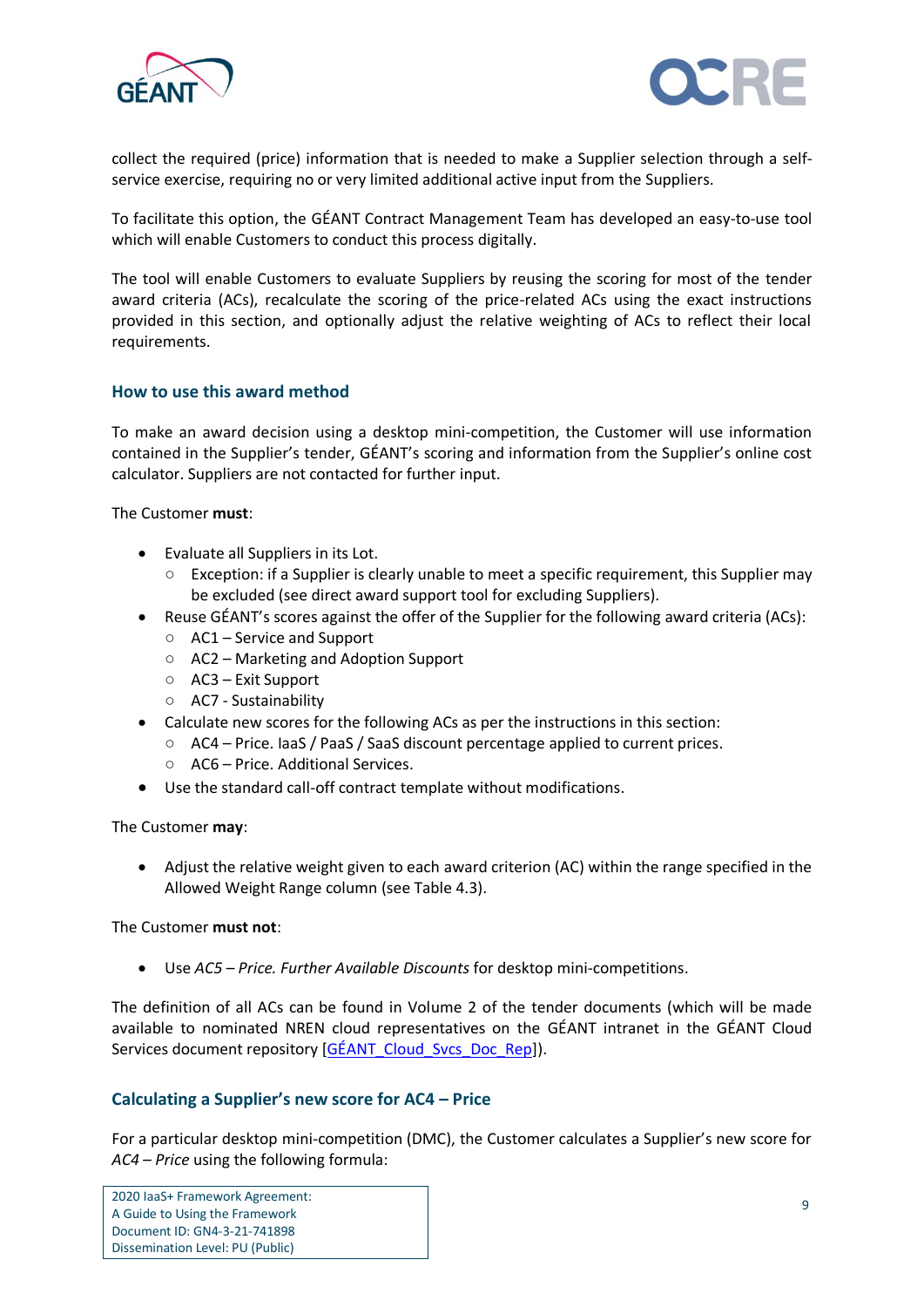



Supplier's new AC4 score  $= 100 * ($ Lowest AC4 price of all Suppliers in this DMC Supplier's AC4 price )

A Supplier's price is calculated as follows:

- Obtain the current standard list price using this Supplier's online cost calculator.
- Subtract this Supplier's discount percentage, as specified in its AC4 answer (combining the Discount Percentage (DP) and the Local Discount Percentage (LDP)) from the current standard list price.
- Add their NREN's Referrer Cost Recovery percentage if relevant.

*Please note: standard list prices in online cost calculators are typically modified on a frequent basis. Customers must account for this, e.g. by obtaining values for all Suppliers on the same day.*

#### **Example:**

| <b>Supplier</b> | Current standard list price as obtained<br>from Supplier's online calculator minus<br>applicable discount | <b>Supplier's new AC4</b><br>score |
|-----------------|-----------------------------------------------------------------------------------------------------------|------------------------------------|
|                 | 10                                                                                                        | $100 * 10/10 = 100$                |
|                 | 50                                                                                                        | $100 * 10/50 = 20$                 |
|                 | 100                                                                                                       | $100 * 10/100 = 10$                |

Table 4.2: Example AC4 calculations

### **Calculating a Supplier's new score for AC6 – Price. Additional Services**

For a particular desktop mini-competition (DMC), the Customer calculates a Supplier's new score for *AC6 – Price. Additional Services* using the following formula:

*Supplier's new AC6 score* = 
$$
100 * (\frac{Lowest AC6 price of all Suppliers in this DMC}{Supplier's AC6 price})
$$

A Supplier's price for AC6 is calculated using the Excel sheet provided in Annex D to Volume 2 of the tender documents (which will be made available to nominated NREN cloud representatives on the GÉANT intranet in the GÉANT Cloud Services document repository [\[GÉANT\\_Cloud\\_Svcs\\_Doc\\_Rep\]](#page-16-7)).

The Customer will fill out the Excel sheet with the hourly rates according to the Supplier's answers to *AC6 – Price. Additional Services* and multiply these hourly rates by the number of hours expected to be used. Filling out the Excel sheet will result in a total price for additional services per supplier.

#### **Desktop mini-competition award criteria and weight ranges**

[Table 4.3](#page-12-0) below, reproduced from Annex D Table 1: Desktop Mini-Competition Award Criteria and Weight Ranges, **must** be used for scoring Suppliers using Award Method 2: Desktop Mini-Competition.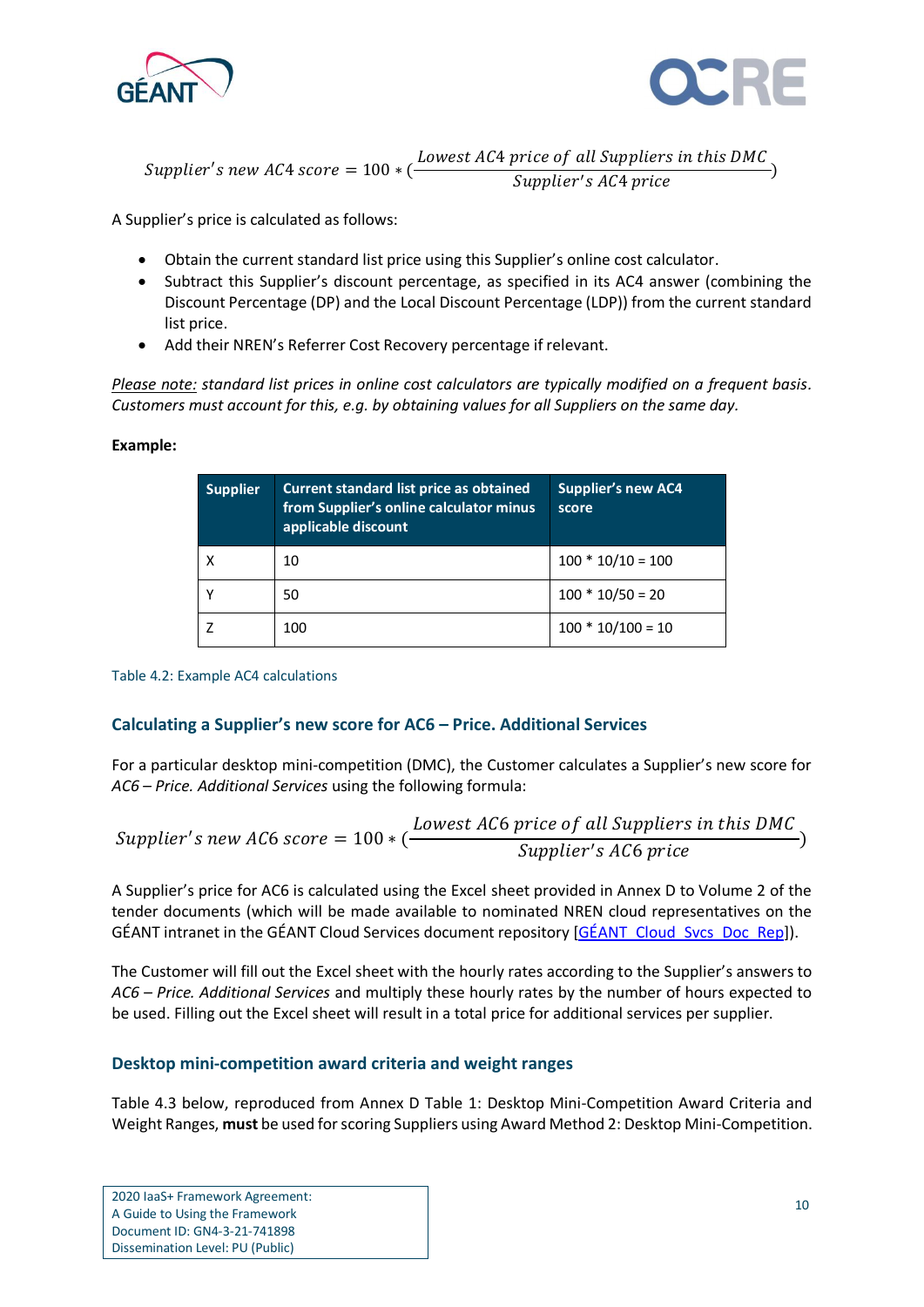



| <b>Award criterion as</b><br>specified in Vol. 2<br>of the tender<br>documents | <b>Description</b>                           | <b>Original Weight</b><br>in GÉANT tender<br>(in %) | <b>Allowed</b><br><b>Weight Range</b><br>(in %) | <b>Score</b>                                           |
|--------------------------------------------------------------------------------|----------------------------------------------|-----------------------------------------------------|-------------------------------------------------|--------------------------------------------------------|
| AC1                                                                            | Service and Support                          | 20%                                                 | $15% - 25%$                                     | As scored by<br><b>OCRE</b>                            |
| AC <sub>2</sub>                                                                | Marketing and Adoption<br>Support            | 25%                                                 | $5% - 25%$                                      | As scored by<br><b>OCRE</b>                            |
| AC3                                                                            | <b>Exit Support</b>                          | 5%                                                  | $5% - 25%$                                      | As scored by<br><b>OCRE</b>                            |
| AC4                                                                            | Price (obtained via online<br>calculator)    | 35%                                                 | $20\% - 50\%$                                   | Score<br>recalculated by<br>Customer                   |
| AC5                                                                            | Price. Further Available<br><b>Discounts</b> | n/a                                                 | n/a                                             | AC5 cannot be<br>used in a desktop<br>mini-competition |
| AC <sub>6</sub>                                                                | Price, Additional Services                   | 5%                                                  | $0\% - 15\%$                                    | Score<br>recalculated by<br>Customer                   |
| AC7                                                                            | Sustainability                               | 10%                                                 | $5% - 25%$                                      | As scored by<br><b>OCRE</b>                            |
|                                                                                | Weight must add up to a<br>total of 100%     | 100%                                                | 100%                                            |                                                        |

<span id="page-12-0"></span>Table 4.3: Annex D Table 1: Desktop mini-competition award criteria and weight ranges

*Please note:* AC6 – Price. Additional Services *does not apply for The Netherlands (Lot 27).*

### **4.4.3 Award Method 3: Regular Mini-Competition**

### **When to use this award method**

When the requirements of a use case cannot be satisfied using Award Method 1: Direct Award or Award Method 2: Desktop Mini-Competition, Customers can organise a regular mini-competition, reopening competition and requiring further input from Suppliers.

A mini-competition may be necessary in case of special conditions or issues on the national level. If a mini-competition is needed, the NREN or institution will create its own criteria for Suppliers or redraft the proposed call-off agreement. The NREN then invites Suppliers to bid and scores the tenders, finally signing with the highest-scoring Tenderer.

Mini-competitions enable tailor-made solutions, either:

### • Technically.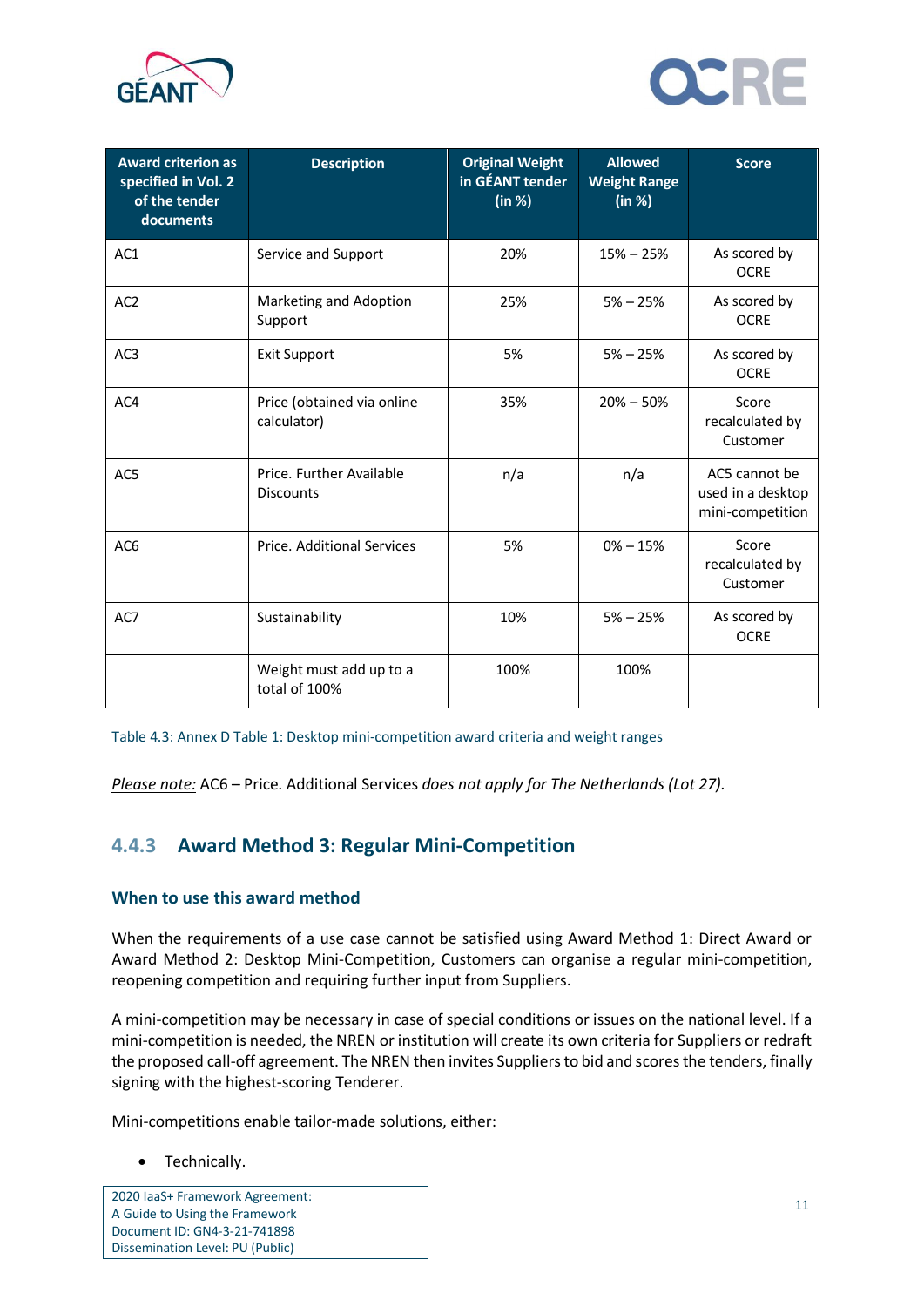



- Operationally (e.g. specific reporting requirements).
- Legally (e.g. specific legal terms needed in the service agreement).
- Financially (e.g. NREN cost recovery).

#### **How to use this award method**

The Customer **must**:

- Invite all Suppliers in its Lot to participate in the regular mini-competition.
- Follow the process below:
	- 1. Prepare a draft order and/or draft relevant appendices if and as applicable, including the reasonably supplemented or amended call-off terms and conditions.
	- 2. Invite tenders by conducting a regular mini-competition in accordance with the regulations and in particular:
		- a. Consult in writing the Framework Providers for the services requirements and invite them within a specified reasonable time limit to submit a supplemental tender pursuant to award criteria elaborated in Volume 2, Annex D Award Procedures of the tender documents, as included in the Framework Agreement Schedule 2 (which will be made available to nominated NREN cloud representatives on the GÉANT intranet in the GÉANT Cloud Services document repository [\[GÉANT\\_Cloud\\_Svcs\\_Doc\\_Rep\]](#page-16-7)).
		- b. Set a reasonable time limit for the receipt of the supplemental tenders which takes into account factors such as the complexity of the subject matter of the call-off contract and the time needed to prepare those tenders.
		- c. Keep each supplemental tender confidential.
	- 3. Apply the award criteria to any valid supplemental tender received.
	- 4. Make an order and execute the call-off contract with the successful Framework Provider.

The Customer **may**:

- Conduct collaborative regular mini-competitions on behalf of and/or with other Customers in their Lot.
- Use a modified call-off contract.

The GÉANT Cloud Team envisagesthat the majority of institutions will choose to run the desktop minicompetition method to select the most appropriate Supplier. To facilitate this, the Team has produced an Excel-based tool which will enable institutions to enter their requirements and find out which option best meets their needs.

### <span id="page-13-0"></span>**4.5 Promotion**

In order to promote services to different local audiences (universities, schools, researchers and einfrastructures), NRENs can use different communication channels: websites and user portals, mailing lists, newsletters, articles in magazines, user events, conferences or workshops (for example, incountry clouds workshops or vendor-led workshops) and printed material (leaflets, booklets, reports).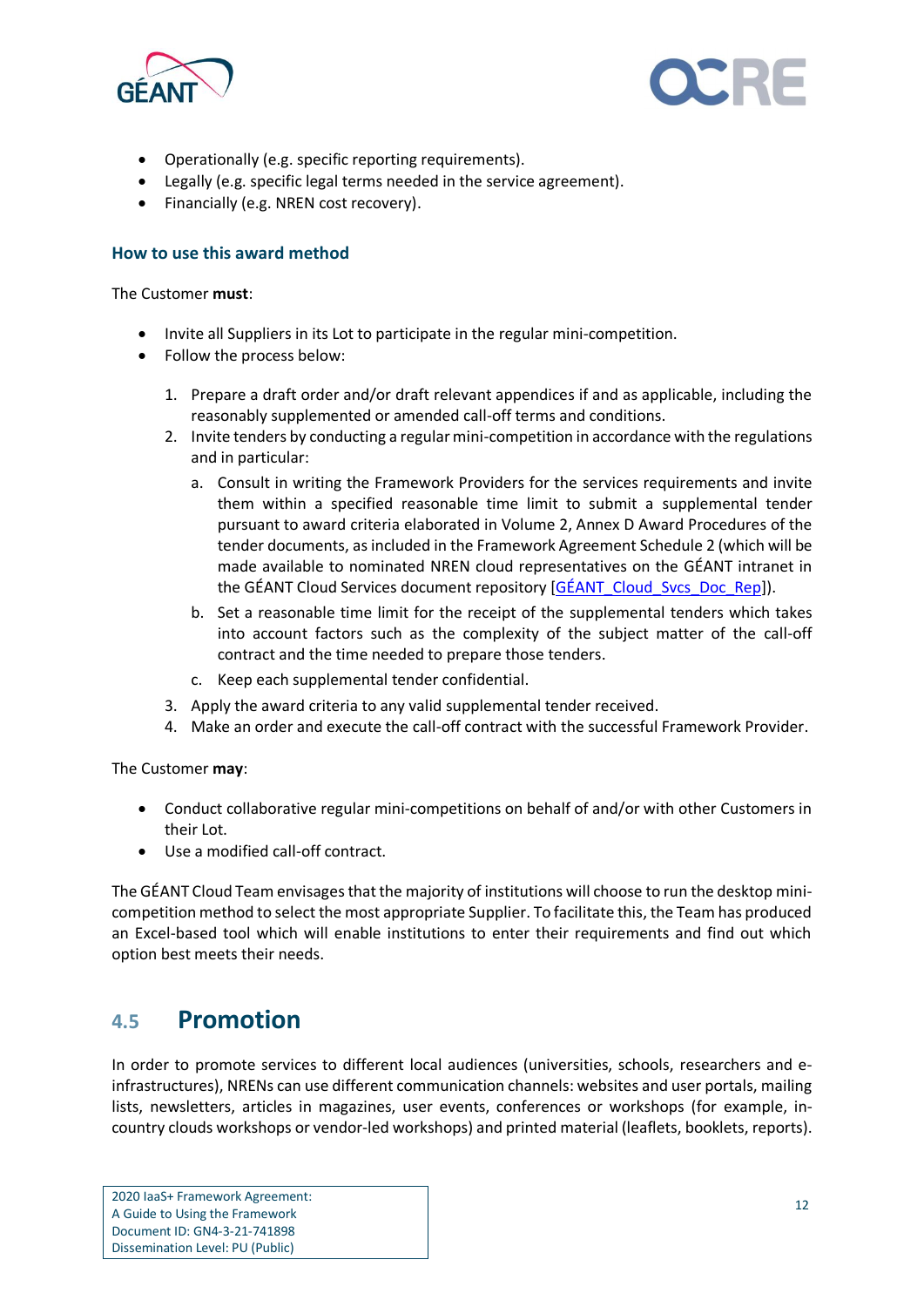



# <span id="page-14-0"></span>**<sup>5</sup> GÉANT Support**

GÉANT is uniquely positioned to offer the resources and services to assist NRENs in rolling out marketleading, economically viable and relevant cloud services for users. Equipped with common strategies, standards-based practices and interoperability, economies of scale brokerage, vendor management and support for technical and mobile integration, GÉANT partners with NRENs to realise the potential of cloud-based ICT and help NRENs offer world-class services [\[GÉANT\\_Cloud\\_Svcs\]](#page-16-8) to users.

The GÉANT Cloud Team offers support for NRENs at all stages of cloud services deployment, from initial specifications and design to service portfolio rollout.

All relevant documentation and legal documents will be made available to nominated NREN cloud representatives on the GÉANT intranet in the GÉANT Cloud Services document repository [\[GÉANT\\_Cloud\\_Svcs\\_Doc\\_Rep\]](#page-16-7).

| <b>Support Aspect</b>                 | <b>Description</b>                                                                                                                                                                                                                                                                                                    | <b>Link</b>                                                                           |
|---------------------------------------|-----------------------------------------------------------------------------------------------------------------------------------------------------------------------------------------------------------------------------------------------------------------------------------------------------------------------|---------------------------------------------------------------------------------------|
| Websites                              | <b>GÉANT Cloud Services website</b><br>2020 laaS+ Framework catalogue                                                                                                                                                                                                                                                 | https://clouds.geant.org/<br>https://www.ocre-<br>project.eu/services/cloud-suppliers |
| Data Classification Sheet             | The Data Classification Sheet assists<br>decision makers by enabling them to<br>classify relevant data with respect to<br>security considerations. Decisions can<br>then be made on which data can safely<br>be migrated into the cloud.<br>This tool can be accessed on the<br><b>GÉANT Clouds Services website.</b> | https://clouds.geant.org/data-<br>classification-for-cloud-services/                  |
| <b>Communication materials</b>        | The GÉANT Cloud Team will provide<br>templates which NRENs can use for<br>communicating with their institutions.                                                                                                                                                                                                      |                                                                                       |
| Cloud Forum                           | The GÉANT Cloud Team hosts a<br>fortnightly Cloud Forum VC session for<br>the NREN Cloud Service Delivery<br>Managers, on Fridays at 10.00 CET.<br>This forum lets participants discuss and<br>collaborate on rollout strategies,<br>activities and progress.                                                         |                                                                                       |
| <b>NRENs and Supplier</b><br>meetings | The GÉANT Cloud Team organises VC<br>and (when possible) face-to-face<br>sessions for the NRENs and Suppliers<br>to meet and discuss cloud delivery and<br>adoption.                                                                                                                                                  |                                                                                       |

GÉANT will provide support to the NRENs in multiple ways, as summarised i[n Table 5.1.](#page-15-0)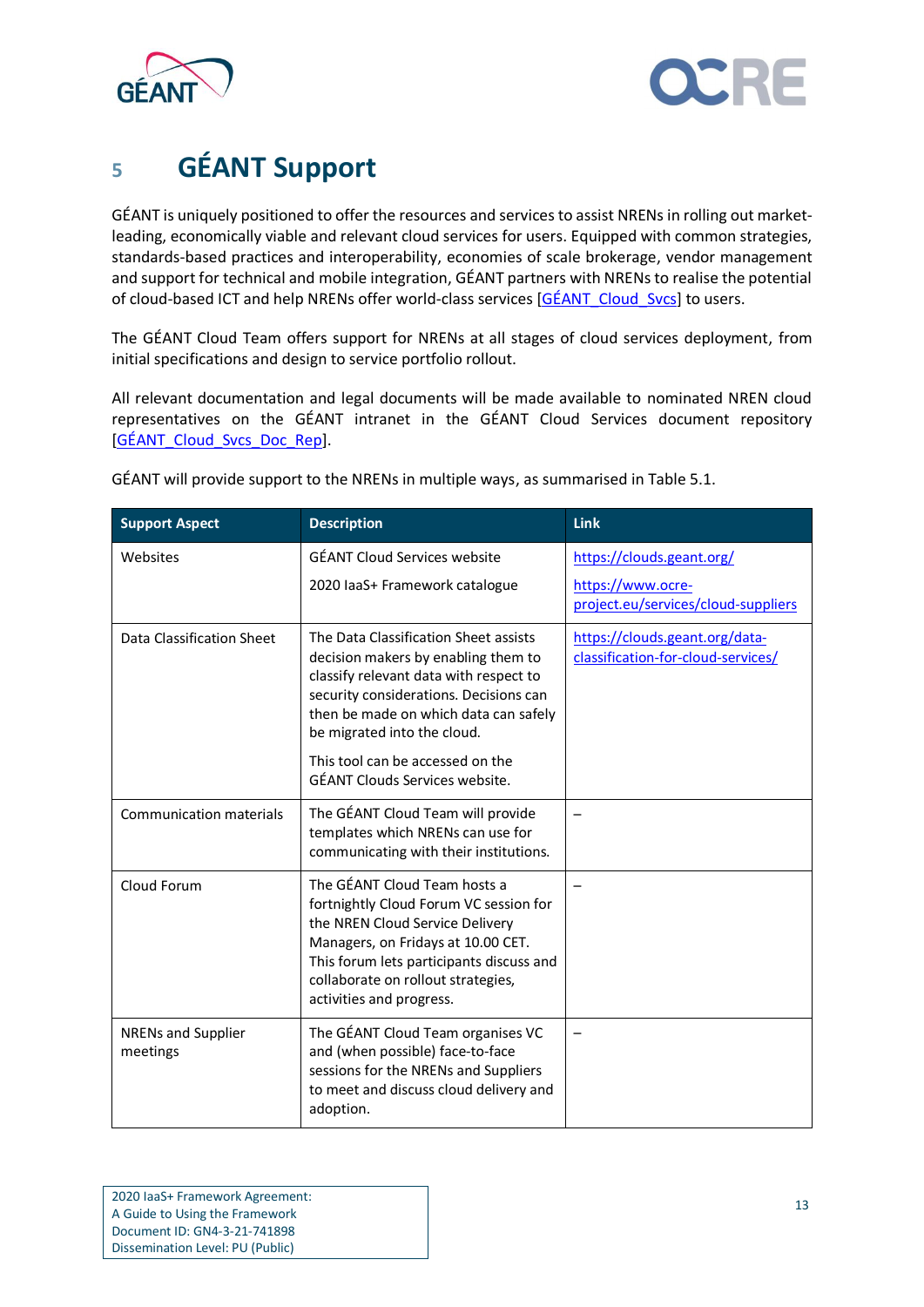



| <b>Support Aspect</b>                             | <b>Description</b>                                                                                                                                                                                                                                                                                                            | <b>Link</b>                                                 |
|---------------------------------------------------|-------------------------------------------------------------------------------------------------------------------------------------------------------------------------------------------------------------------------------------------------------------------------------------------------------------------------------|-------------------------------------------------------------|
| Newsletter                                        | The GÉANT Cloud Team publishes a<br>newsletter, which includes useful links<br>to user stories, case studies,<br>interviews, showcases, workshops and<br>much more. The newsletter is sent to<br>NREN Cloud Service Delivery Managers<br>and project contacts that have<br>expressed interest in the GÉANT Cloud<br>activity. | https://clouds.geant.org/geant-<br>newsletter-subscription/ |
| Outreach, knowledge-<br>sharing and legal support | Other support services the GÉANT<br>Cloud Team offers to NRENs include:                                                                                                                                                                                                                                                       | clouds@geant.org                                            |
|                                                   | Local "roadshows".<br>Cloud showcases (live and<br>٠<br>recorded webcasts).<br>Vendor showcases.<br>٠<br>Case studies.<br>٠<br>Research collaborations on<br>operating file storage platforms<br>and laaS platforms.                                                                                                          |                                                             |
|                                                   | NRENs are invited to contact the Team<br>for more information or with their<br>specific request.                                                                                                                                                                                                                              |                                                             |

<span id="page-15-0"></span>Table 5.1: GÉANT support